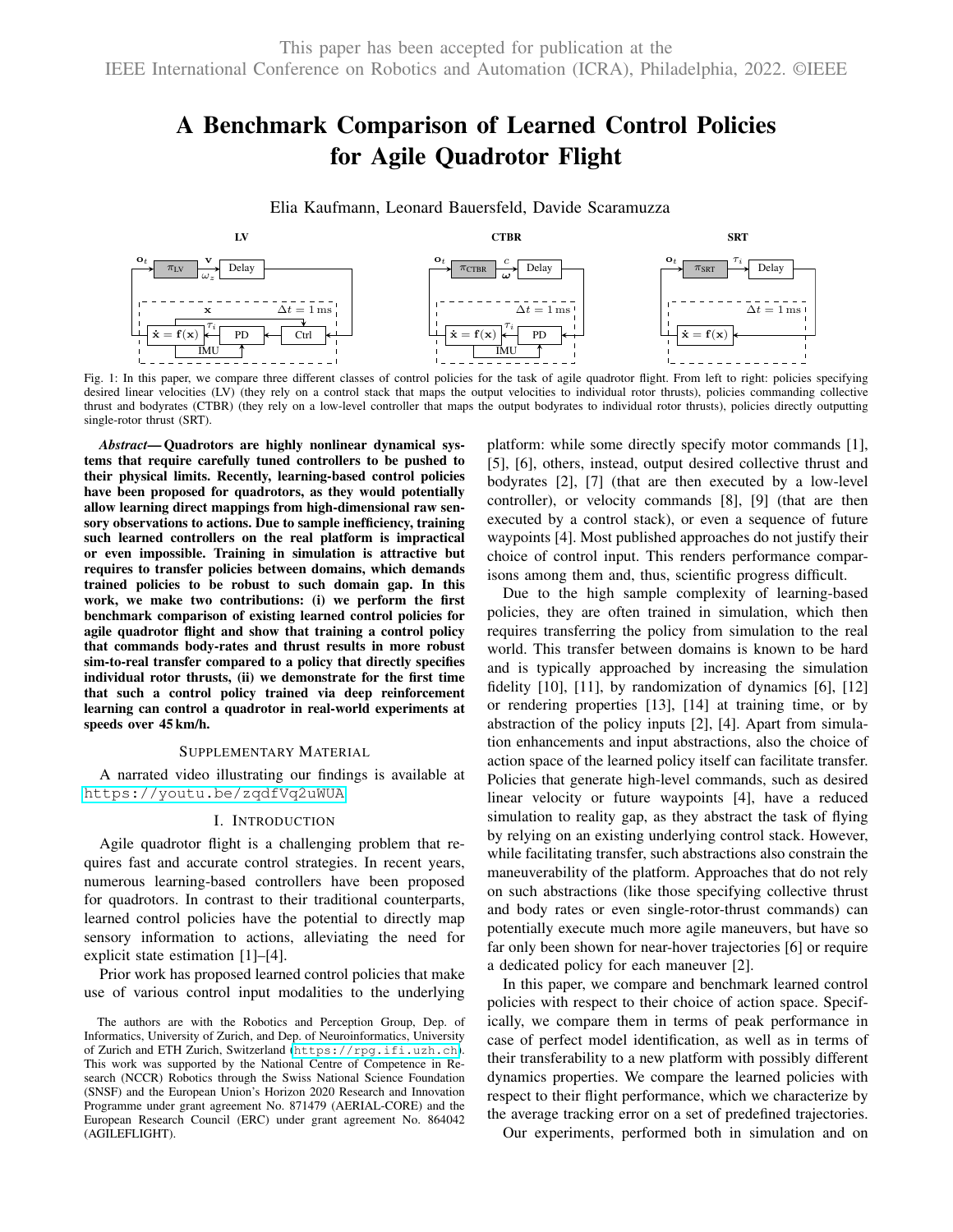a real quadrotor platform, show that control policies that command collective thrust and bodyrates are more robust to changes in the dynamics of the platform without compromising agility. Additionally, compared to high-level action parameterizations, specifying collective thrust and bodyrates allows performing significantly more agile maneuvers.

Finally, we demonstrate the first learning-based controller, trained via deep reinforcement learning, that is able to perform previously unseen agile maneuvers on a real quadrotor flying at speeds over  $45 \text{ km h}^{-1}$ . The policy is trained purely in simulation and transferred to the real platform without any fine-tuning.

### II. RELATED WORK

In this section, we give an overview of the related work for learning-based quadrotor control while focusing on the choice of action space. While there exists a comparison of action spaces of learned policies for 2D locomotion [15], such analysis is still lacking in the aerial robotics community. In the following, we group learned control strategies according to their action space into a) Linear Velocity Commands (LV), b) Collective Thrust and Bodyrates (CTBR), and c) Single Rotor Thrusts (SRT).

Linear Velocity. Control policies specifying high-level commands, often in the form of receding-horizon waypoints or velocity commands, have been proposed for a variety of tasks, such as forest trail navigation [8], navigation in city streets [9] and indoor environments [13], or even drone racing [16]. Recently, [17] have used model-based meta reinforcement learning to generate velocity commands that adapt to unknown payloads. While these approaches have been successfully deployed in the real world, only [16] achieved flight speeds beyond  $3 \text{ m s}^{-1}$ , while the other policies result in near-hover flight. As the control policy does not take into account the dynamic constraints of the platform, it can be easily transferred, but does not exploit the platform's full dynamic capabilities. Furthermore, such approaches rely on an existing underlying control stack, which itself is dependent on high-quality state estimation.

Collective Thrust and Bodyrates. Compared to specifying linear velocity commands, controlling collective thrust and bodyrates has been shown to allow performing significantly more aggressive maneuvers. In [7], a racing policy directly maps image observations to collective thrust and bodyrate commands. Although the policy successfully races through challenging race tracks in simulation, it is not deployed on a real platform. In [18], the authors propose combining a classical controller with a learned residual command to correct for aerodynamic disturbances such as ground effect during near-hover flight. In [2], the authors use privileged learning to imitate a model predictive controller (MPC) to perform acrobatic maneuvers. While this approach successfully showed acrobatic flight on a real platform, it was constrained to a single maneuver and required a separate policy for each trajectory. In contrast to generating high-level commands, specifying collective thrust and bodyrates does

not necessitate estimation of the full state of the platform, but only requires inertial measurements to perform feedback control on the bodyrates. This information is readily available at high frequency in today's flight controllers, rendering collective thrust and bodyrates the preferred control input modality for professional human pilots.

Single-Rotor Thrusts. There are several works that propose to directly learn to control individual rotor thrusts [1], [5], [6], [19]–[22]. As this control input does not require any additional control loop, it provides direct access to the actuators and as a result correctly represents the true actuation limits of the platform. It constitutes the most versatile control input investigated in this work. In [5], [6], the authors train a policy to map state observations directly to desired individual rotor thrusts. While [5] required a PID controller at data collection time to facilitate training, [6] demonstrated training of a stabilizing quadrotor control policy from scratch in simulation and deployment on multiple real platforms. [19] trains a policy for autonomous drone racing. Their approach demonstrates competitive racing performance in simulation, but is not deployed on a real quadrotor. In [1], the authors train a policy to perform obstacle avoidance using guided policy search by imitating an MPC controller that has access to privileged information about the environment. One of the few works that does not rely on simulated data for training is presented in [20], where the authors propose an approach based on deep model-based reinforcement learning to train a hovering policy for the *Crazyflie* quadrotor. The trained policy managed to control the real platform in hover for 6 s before crashing. A position controller is trained via reinforcement learning in [21] and extended in [22] to be robust against external disturbances such as wind. In [23], the authors train an attitude controller via deep reinforcement learning. They argue that their approach provides a better flight performance compared to a PID controller, while still being computationally lightweight. Although this method outputs individual rotor thrusts, it is still dependent on a higher-level controller that produces attitude setpoints to achieve stable flight.

While some of these works show successful deployment of their policies in the real world, none achieved agile flight, only reaching maximum speeds below  $4 \text{ m s}^{-1}$ .

# III. QUADROTOR DYNAMICS

To train a control policy for agile flight, we implement the quadrotor dynamics as an environment in Tensor-Flow Agents<sup>[1](#page-1-0)</sup>. The following section gives a brief overview of the dynamics implemented in the simulator.

## *A. Notation*

Scalars are denoted in non-bold  $[s, S]$ , vectors in lowercase bold  $v$ , and matrices in uppercase bold  $M$ . World  $W$  and Body  $\beta$  frames are defined with orthonormal basis i.e.  ${x_W, y_W, z_W}$ . The frame B is located at the center of mass of the quadrotor. A vector from coordinate  $p_1$  to  $p_2$ 

<span id="page-1-0"></span><sup>1</sup><https://github.com/tensorflow/agents>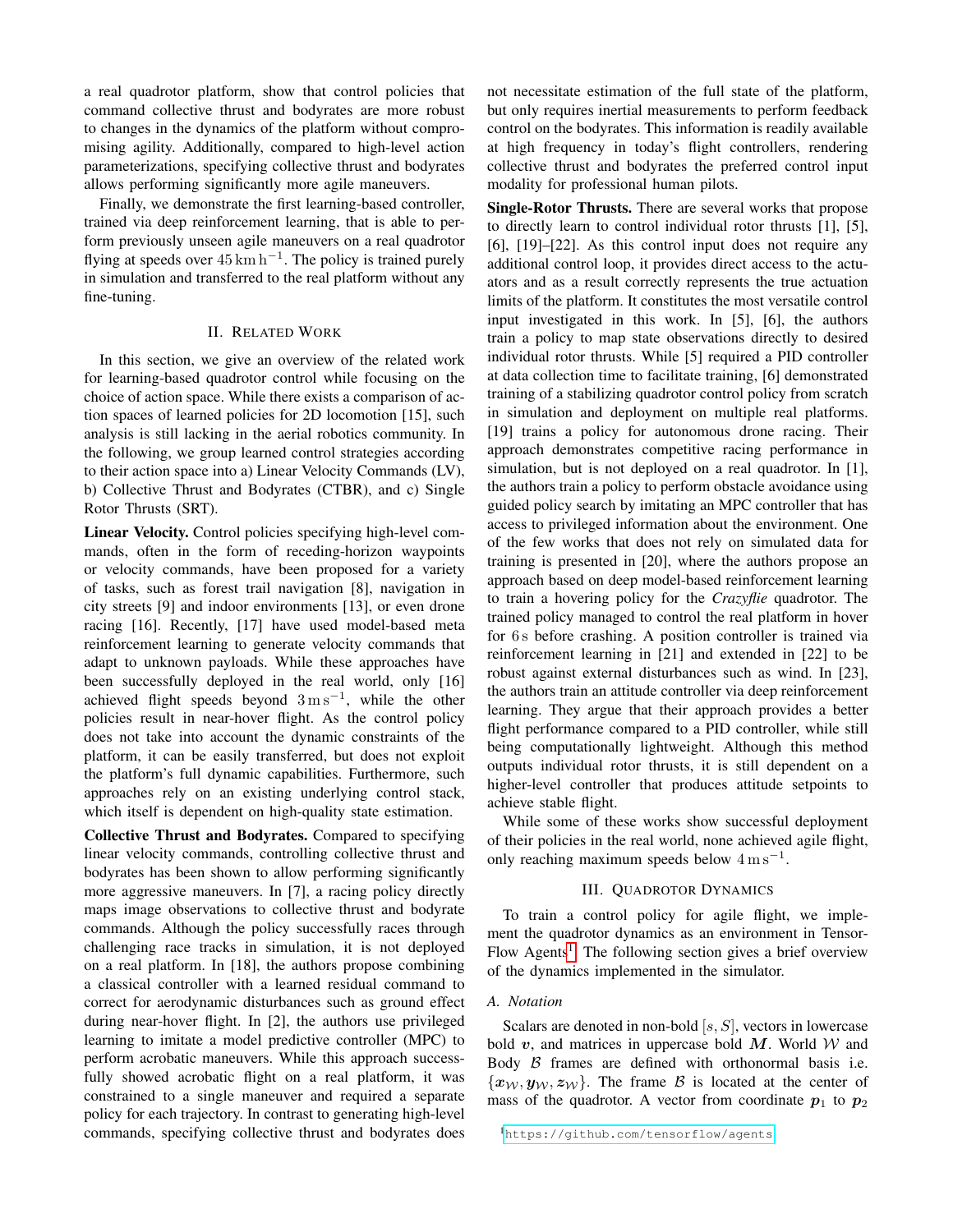

Fig. 2: Diagram of the quadrotor depicting the world and body frames and propeller numbering.

expressed in the W frame is written as:  $wv_{12}$ . If the vector's origin coincides with the frame it is described in, the frame index is dropped, e.g. the quadrotor position is denoted as  $p_{W\mathcal{B}}$ . Unit quaternions  $q = (q_w, q_x, q_y, q_z)$  with  $\|q\| = 1$ are used to represent orientations, such as the attitude state of the quadrotor body  $q_{W\beta}$ .

Finally, full SE3 transformations, such as changing the frame of reference from body to world for a point  $p_{B1}$ , can be described by  $wp_{B1} = w t_{WB} + q_{WB} \odot p_{B1}$ . Note the quaternion-vector product is denoted by  $\odot$  representing a rotation of the vector by the quaternion as in  $q \odot v = q v \bar{q}$ , where  $\bar{q}$  is the quaternion's conjugate.

## *B. Quadrotor Dynamics*

The quadrotor is assumed to be a 6 degree-of-freedom rigid body of mass  $m$  and diagonal moment of inertia matrix  $J = diag(J_x, J_y, J_z)$ . Furthermore, the rotational speeds of the four propellers  $\Omega_i$  are modeled as first-order system with time constant  $k_{\text{mot}}$  where the commanded motor speeds  $\Omega_{\text{cmd}}$ are the input.

The state space is thus 17-dimensional and its dynamics can be written as:

$$
\dot{x} = \begin{bmatrix} \dot{p}_{WB} \\ \dot{q}_{WB} \\ \dot{v}_{WB} \\ \dot{\omega}_{B} \\ \dot{\Omega} \end{bmatrix} = \begin{bmatrix} v_{VV} \\ q_{WB} \cdot \begin{bmatrix} 0 \\ \omega_{B}/2 \end{bmatrix} \\ \frac{1}{m} \left( q_{WB} \odot (f_{prop} + f_{drag}) \right) + g_{W} \\ J^{-1} (\tau_{prop} - \omega_{B} \times J \omega_{B}) \\ \frac{1}{k_{mot}} (\Omega_{cmd} - \Omega) \end{bmatrix}, \quad (1)
$$

where  $g_W = [0, 0, -9.81 \text{ m/s}^2]^\intercal$  denotes earth's gravity,  $f_{\text{prop}}$ ,  $\tau_{\text{prop}}$  are the collective force and the torque produced by the propellers, and  $f_{drag}$  is a linear drag term. The quantities are calculated as follows:

$$
\boldsymbol{f}_{\text{prop}} = \sum_i \boldsymbol{f}_i \;, \quad \boldsymbol{\tau}_{\text{prop}} = \sum_i \boldsymbol{\tau}_i + \boldsymbol{r}_{\text{P},i} \times \boldsymbol{f}_i \;, \qquad (2)
$$

$$
\boldsymbol{f}_{\text{drag}} = -\begin{bmatrix} k_{vx}v_{\mathcal{B},x} & k_{vy}v_{\mathcal{B},y} & k_{vz}v_{\mathcal{B},z} \end{bmatrix}^{\top}, \quad (3)
$$

where  $r_{P,i}$  is the location of propeller i expressed in the body frame,  $f_i$ ,  $\tau_i$  are the forces and torques generated by the *i*-th propeller, and  $(k_{vx}, k_{vy}, k_{vz})$  [24], [25] are linear drag coefficients. A commonly used [24], [26] model for the forces and torques exerted by a single propeller is presented in the following: the thrust and drag torque are assumed to be proportional to the square of the propellers' rotational speed. The corresponding thrust and drag coefficients  $c_l$  and  $c_d$  can be readily identified on a static propeller test stand. By also measuring the rotational speed of the propeller during those tests, the motor time constant  $k_{\text{mot}}$  can be estimated. Overall, the force and torque produced by a single propeller are modeled as follows:

$$
\boldsymbol{f}_i(\Omega) = \begin{bmatrix} 0 & 0 & c_1 \cdot \Omega^2 \end{bmatrix}^\top, \quad \boldsymbol{\tau}_i(\Omega) = \begin{bmatrix} 0 & 0 & c_d \cdot \Omega^2 \end{bmatrix}^\top \tag{4}
$$

The dynamics are integrated using a symplectic Euler scheme with step size 1 ms. For numerical values of the identified mass, inertia, and thrust and drag constants, we refer the reader to Section [IV-C.](#page-3-0)

#### IV. METHODOLOGY

<span id="page-2-1"></span>We address the challenge of robust and agile quadrotor flight using learned control policies by identifying the best choice of action space for the task. We train deep neural control policies that directly map observations  $o_t$  in the form of platform state and a reference trajectory to control actions  $u_t$ . The control policies are trained using model-free reinforcement learning (PPO [27]) purely in simulation on a set of over 600 reference trajectories that cover the full performance envelope of the quadrotor. We train policies of three different types that only differ in their choice of action space  $u_t$ , as illustrated in Figure [1:](#page-0-0)

- 1) Linear Velocity & Yaw Rate (LV): Each action specifies a desired linear velocity and yaw rate, which are then tracked by a full control stack with access to accurate state estimation.  $\pi_{\text{LV}}(\mathbf{o}_t) \Rightarrow \mathbf{u}_t = \{v_x, v_y, v_z, \omega_z\}$
- 2) Collective Thrust & Bodyrate (CTBR): Each action represents desired collective thrust and bodyrates, which are tracked by a low-level controller using measurements from an inertial sensor.  $\pi_{\text{CTBR}}(o_t) \Rightarrow$  $u_t = \{c, \omega_x, \omega_y, \omega_z\}$
- 3) Single-Rotor Thrust (SRT): Each action directly specifies desired individual rotor thrusts, which are then applied for the duration of a control step.  $\pi_{\text{SRT}}(\boldsymbol{o}_t) \Rightarrow \boldsymbol{u}_t = \{f_1, f_2, f_3, f_4\}$

All policy types feature a 4-dimensional action space, are fed the same observations  $o_t$ , and are represented by the same network architecture.

<span id="page-2-0"></span>TABLE I: Input features to the policy and value networks. The state is represented by a sliding window of length  $H$  of current and previous states, the reference is represented by a receding-horizon window of length  $R$  of current and future reference states. Both networks observe the same state and reference, but only the value network observes privileged information, such as biases in mass, inertia, drag and gravity applied during training with domain randomization.

| Input     | Components                                                                 | Dimensions                                                                   | Policy NW | Value NW |
|-----------|----------------------------------------------------------------------------|------------------------------------------------------------------------------|-----------|----------|
| State     | z-Position<br>Velocity<br>Attitude<br><b>Bodyrates</b><br>Privileged Info. | $H \times 1$<br>$H \times 3$<br>$H \times 9$<br>$H \times 3$<br>$H \times 7$ |           |          |
| Reference | Position<br>Velocity<br>Attitude<br><b>Bodyrates</b>                       | $R \times 3$<br>$R \times 3$<br>$R \times 9$<br>$R \times 3$                 |           |          |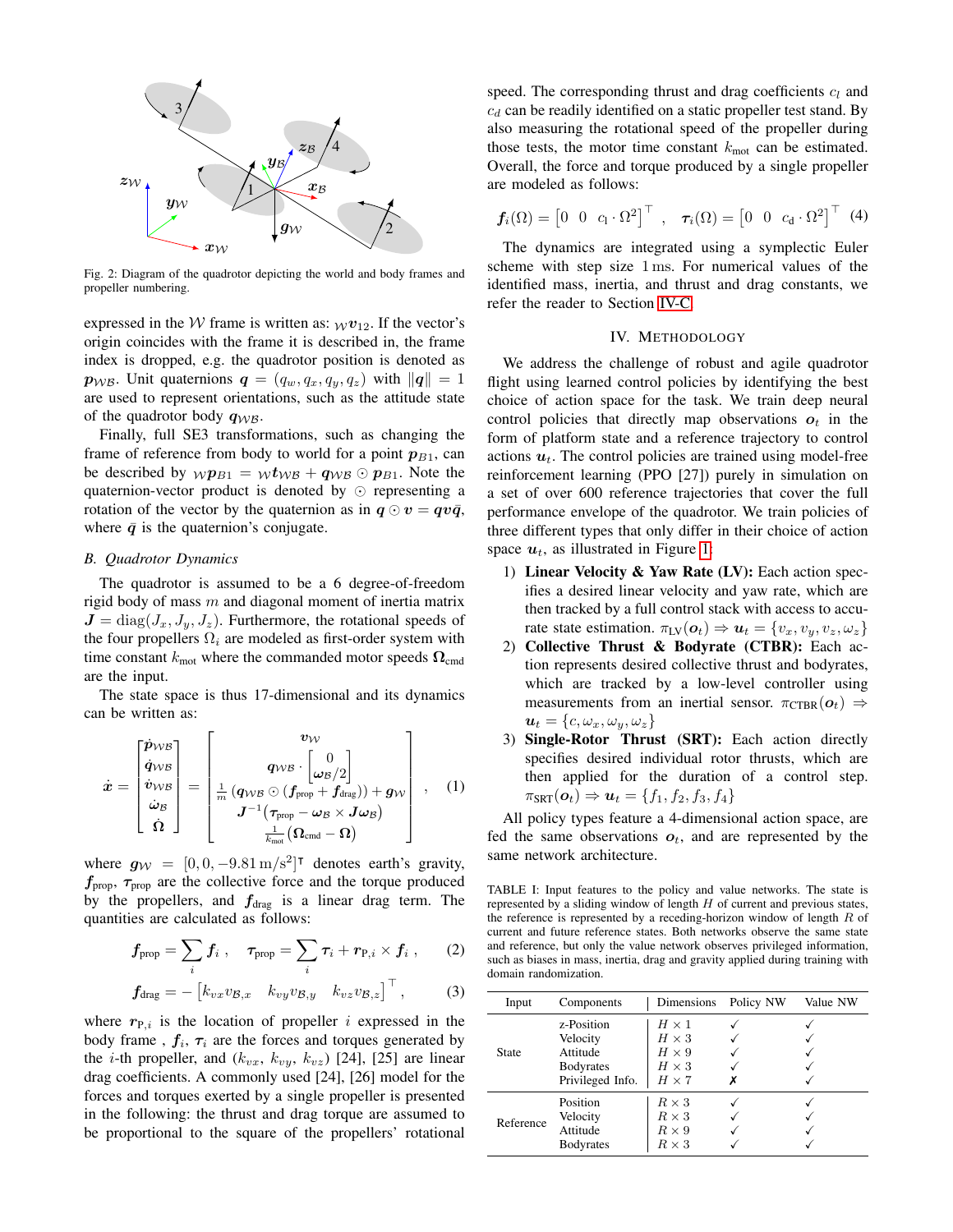<span id="page-3-1"></span>TABLE II: Physical parameters of the simulation. At the start of each rollout, the parameters are sampled from a uniform distribution around the nominal values with the randomization specified above.

| Parameter                                      | Nominal Value              | Randomization |  |
|------------------------------------------------|----------------------------|---------------|--|
| Mass [kg]                                      | 0.768                      | $\pm 30\%$    |  |
| Inertia [ $\text{kg m}^2$ ]                    | $[2.5e-3, 2.1e-3, 4.3e-3]$ | $\pm 30\%$    |  |
| Gravity $\lceil m s^{-2} \rceil$               | $[0.0, 0.0, -9.81]$        | $\pm 0.4$     |  |
| $k_{vx}$ [N s m <sup>-1</sup> ]                | 0.3                        | $\pm 0.3$     |  |
| $k_{vy}$ [N s m <sup>-1</sup> ]                | 0.3                        | $\pm 0.3$     |  |
| $k_{vz}$ [N s m <sup>-1</sup> ]                | 0.15                       | $\pm 0.15$    |  |
| $c_l$ [N rad <sup>-1</sup> s <sup>-1</sup> ]   | 1.563e-6                   | $\pm 0.0$     |  |
| $c_d$ [N m rad <sup>-1</sup> s <sup>-1</sup> ] | $1.909e-8$                 | $\pm 0.0$     |  |

#### *A. Observations, Actions, and Rewards*

An observation  $o_t$  obtained from the environment at time t consist of (i) a history of previous states and applied actions and (ii) the future reference along the trajectory. Specifically, the state information contains a history of length  $H = 10$ of the z-position of the platform, its velocity, attitude represented as rotation matrix, and bodyrates. Even though the simulator internally uses quaternions, we pass attitude as rotation matrix to the networks to avoid discontinuities [28]. The reference information consists of a sequence of length  $R = 10$  of future relative position, velocity, and bodyrates as well as the full rotation matrix of the reference. The position and velocity components of the reference states are expressed as the residual from the current state of the quadrotor. All observations are normalized before passing them to the networks.

Since the value network is only used during training time, it can access privileged information about the environment that is not accessible to the policy network. Specifically, this privileged information contains the mass and inertia biases applied during randomization, as well as the sampled drag coefficients and the additive gravity bias. An overview of the observation provided to the policy and value network is given in Table [I.](#page-2-0) The value network and the policy network share the same architecture but have different parameters. The state and reference information are encoded by two separate fully-connected neural networks with 3 hidden layers with 64 neurons each. The encodings are then concatenated and fed to a final multilayer perceptron with two layers of 128 neurons each.

We use a dense shaped reward formulation to learn the task of agile trajectory tracking. The reward  $r_t$  at timestep t is given by

$$
r_t = -(\boldsymbol{x}_t - \boldsymbol{x}_{\text{ref},t})^\top \boldsymbol{Q} (\boldsymbol{x}_t - \boldsymbol{x}_{\text{ref},t})
$$
  
- (\boldsymbol{u}\_t - \boldsymbol{u}\_{\text{ref},t})^\top \boldsymbol{R} (\boldsymbol{u}\_t - \boldsymbol{u}\_{\text{ref},t}) - r\_{\text{crash}}, \qquad (5)

where  $Q$  and  $R$  are diagonal matrices,  $x_t$  the full state of the quadrotor,  $u_t$  the applied action,  $x_{ref,t}$  and  $u_{ref,t}$  their respective references, and  $r_{\text{crash}}$  is a binary penalty that is only active when the altitude of the platform is negative, which also ends the episode.

TABLE III: Training hyperparameters.

<span id="page-3-2"></span>

| Hyperparameter                            | Value                      |
|-------------------------------------------|----------------------------|
| $\gamma$ (discount factor)                | 0.98                       |
| Actor learning rate                       |                            |
| Critic learning rate                      | $3e-4$<br>$3e-4$<br>$1e-2$ |
| Entropy regularization                    |                            |
| $\varepsilon$ (importance ratio clipping) | 0.2                        |

## <span id="page-3-4"></span>*B. Policy Learning*

All control policies are trained using Proximal Policy Optimization (PPO) [27]. PPO has been shown to achieve stateof-the-art performance on a set of continuous control tasks and is well suited for learning problems where interaction with the environment is fast. Data collection is performed by simulating 50 agents in parallel. At each environment reset, every agent samples a new trajectory from the set of training trajectories and is initialized with bounded perturbation at the start of the trajectory.

Inspired by prior work on simulation to reality transfer, we perform randomization of the dynamics of the platform during training time and apply Gaussian noise to the policy observations. Specifically, we randomize mass, inertia, aerodynamic drag, and thrust variations of the quadrotor.

# <span id="page-3-0"></span>*C. Training Details*

The policies are trained in a simulated quadrotor environment implemented using TensorFlow Agents. The nominal quadrotor parameters such as mass and inertia are identified from the real platform and are summarized in Table [II](#page-3-1) together with the amount of randomization applied at training time. Training hyperparameters specified in Table [III.](#page-3-2)

During trajectory tracking, the agent receives at each timestep a reward that penalizes tracking error and deviation from the reference action as laid out in Eq. [\(5\)](#page-3-3). The matrices  $Q$  and  $R$  have nonzero elements only on the diagonal. Specifically, we use  $Q = \text{diag}\{0.1 \cdot \mathbf{1}_{3\times 1}, 0.02 \cdot \mathbf{1}_{9\times 1}, 0.002 \cdot \mathbf{1}_{3\times 1}, 0.01 \cdot \mathbf{1}_{3\times 1}\}$ and  $\mathbf{R} = \text{diag}\{0.001 \cdot \mathbf{1}_{4 \times 1}\}\$ . The episode is terminated when the quadrotor crashes (i.e.  $p_z \leq 0.0$ ) with a reward of  $r_{\text{crash}} = -500.$ 

#### V. EXPERIMENTS

We design our experimental setup to investigate the influence of the choice of action space on flight performance. Specifically, we design our experiments to answer the following research questions: (i) How is the peak control performance in situation of perfect model identification affected by the actuation model? (ii) How does the choice of action space affect the robustness against model mismatch? (iii) What is the impact of the choice of action space on training data requirement?

<span id="page-3-3"></span>We evaluate the performance of all policies on a set of test trajectories of varying agility, spanning from a hover trajectory up to a racing trajectory [29] that requires to perform accelerations beyond 3g to track. All test trajectories are within the distribution of training trajectories and are feasible, i.e. they do not exceed the platform limits. Table [IV](#page-4-0) shows the key metrics of all test trajectories.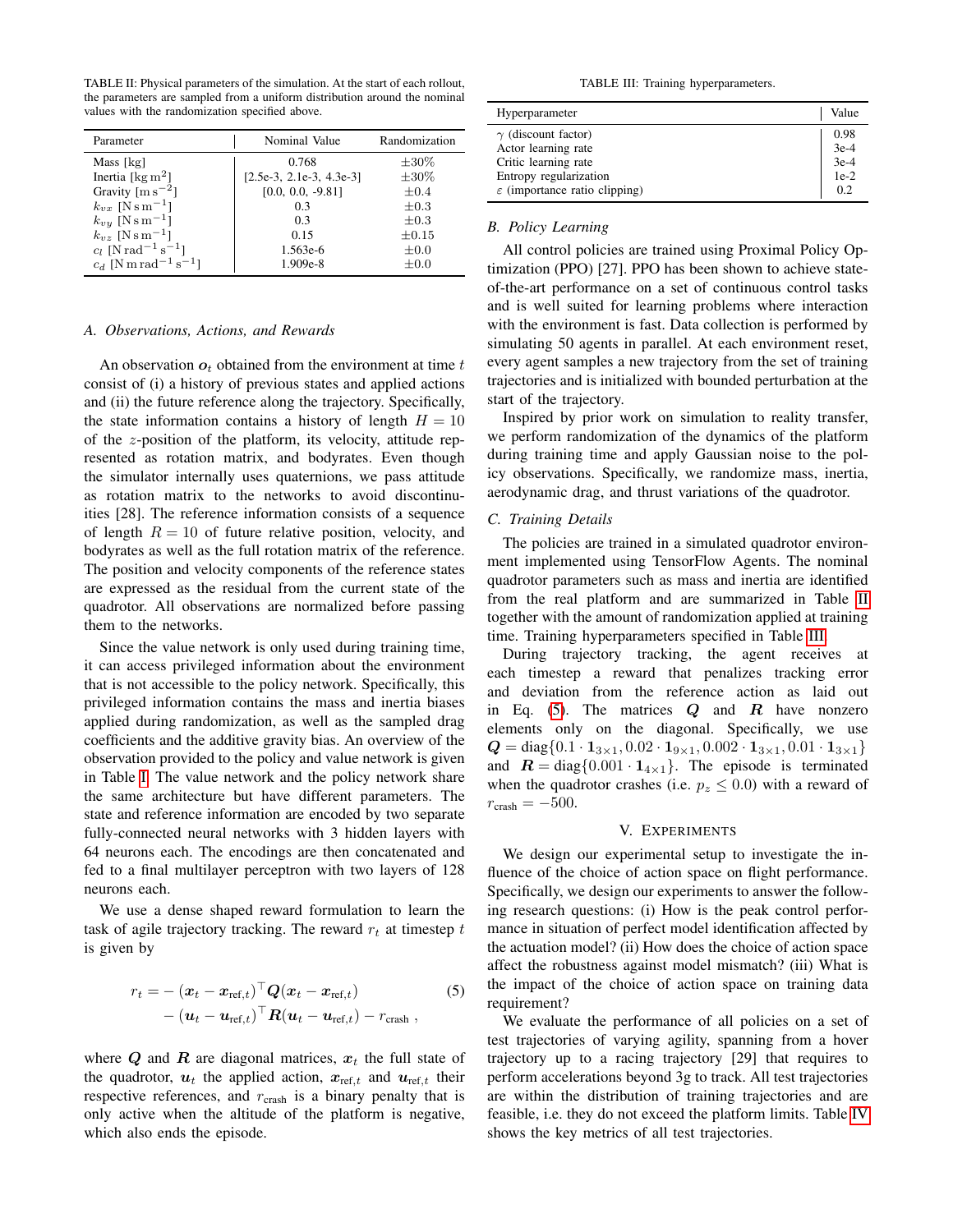## *A. Simulation Experiments*

In a set of controlled experiments in simulation, the tracking performance of each policy is investigated. We compare performance with respect to average positional tracking error. Experiments are performed on the test trajectories in two settings: (i) in the *Nominal* setting, the test environment perfectly matches the training environment; (ii) in the *Model Mismatch* setting, the environment at test time is different from the training environment. Specifically, we use in setting (ii) a quadrotor simulation that was identified from real flight data and uses blade-element momentum theory to accurately model the aerodynamic forces acting on the platform [11]. We also apply a control delay of 20 ms to simulate wireless communication latency. Note that we can only use this simulation at test time, since it is computationally too expensive to run it at training time.

While setting (i) is focused on the maximum possible performance achievable by a method and its training data requirement, setting (ii) investigates the robustness of policies against model mismatch. All policies tested in setting (i) have been trained specifically for the nominal environment without any randomization, while the policies tested in setting (ii) have been trained on a distribution of environments as explained in Section [IV-B.](#page-3-4) We also compare against two stateof-the-art classical control approaches: MPC-SRT represents an optimization-based controller [30] that directly controls at individual rotor thrust level, while MPC-CTBR makes use of a low-level controller. All learned policies are run at a constant frequency of 50 Hz, while the traditional controllers are executed at 100 Hz.

Nominal Model. Table [V](#page-4-1) shows the results of the experiments in the *Nominal* setting (i). SRT and CTBR policies perform comparable in this setting, with CTBR marginally outperforming on slower trajectories, while SRT performs slightly better on the more aggressive maneuvers. These results confirm previous findings from experiments in the domain of 2D locomotion [15]: policies that operate in concert with an underlying low-level controller outperform end-to-end policies. The policies that produce linear velocity commands (LV) perform inferior especially for agile maneuvers. This can be explained by the fact that the action space of linear velocity commands does not correctly represent the dynamic constraints of a quadrotor platform, which leads to a reduced maneuverability. This result extends the findings of [15] and shows that more abstraction does not necessarily

<span id="page-4-0"></span>TABLE IV: Maxima of velocity, mass-normalized collective thrust and bodyrates of the test trajectories.

| Trajectory | $\ \mathbf{v}\ _{\max}$ [m s <sup>-1</sup> ] | $c_{\rm max}$ [m s <sup>-2</sup> ] | $\ \boldsymbol{\omega}\ _{\text{max}}$ [rad s <sup>-1</sup> ] |
|------------|----------------------------------------------|------------------------------------|---------------------------------------------------------------|
| Hover      | 0.0                                          | 9.81                               | 0.0                                                           |
| RandA      | 3.87                                         | 12.68                              | 1.27                                                          |
| RandB      | 6.36                                         | 13.54                              | 1.52                                                          |
| RandC      | 8.92                                         | 14.52                              | 1.93                                                          |
| RaceA      | 10.48                                        | 16.18                              | 5.74                                                          |
| RaceB      | 11.97                                        | 24.94                              | 8.37                                                          |
| Split-S    | 12.40                                        | 26.35                              | 6.11                                                          |
| RaceC      | 14.22                                        | 33.04                              | 11.56                                                         |

<span id="page-4-1"></span>TABLE V: Average positional tracking error in centimeter on each test trajectory in case of no model mismatch. The table reports results for learned policies (SRT, CTBR, LV), and traditional approaches (MPC-SRT, MPC-CTBR). Results report mean and standard deviation for 10 trained policies.

|         | <b>SRT</b> | <b>CTBR</b>                 | LV                                            |     | MPC-SRT MPC-CTBR |
|---------|------------|-----------------------------|-----------------------------------------------|-----|------------------|
| Hover   |            | $1.0 \pm 0.2$ 0.6 $\pm$ 0.2 | $7.0 \pm 1.6$                                 | 0.1 | 0.2              |
| RandA   |            | $1.5 \pm 0.2$ 0.9 $\pm$ 0.1 | $15.4 \pm 3.0$                                | 0.2 | 0.3              |
| RandB   |            |                             | $2.4 \pm 0.2$ 1.6 $\pm$ 0.1 61.5 $\pm$ 21.0   | 0.2 | 0.4              |
| RandC   |            |                             | $3.0\pm0.3$ $2.0\pm0.2$ $85.7\pm11.5$         | 0.2 | 0.4              |
| RaceA   |            |                             | $5.0 + 1.2$ $5.0 + 1.0$ $121.1 + 25.8$        | 0.3 | 1.3              |
| RaceB   |            |                             | $7.1 \pm 1.8$ 6.9 $\pm 1.5$ 170.2 $\pm 16.3$  | 0.7 | 3.0              |
| Split-S |            |                             | 3.5 $\pm$ 0.4 6.6 $\pm$ 1.1 92.1 $\pm$ 20.8   | 1.0 | 2.1              |
| RaceC   |            |                             | 9.2 $\pm$ 3.2 12.3 $\pm$ 2.2 197.9 $\pm$ 38.1 | 1.2 | 3.9              |

<span id="page-4-2"></span>TABLE VI: Average positional tracking error in centimeter on each test trajectory obtained in a quadrotor simulator based on blade-element momentum theory with a control delay of 20 ms. Results report mean and standard deviation for 10 trained policies.

|         | <b>SRT</b>                   | <b>CTBR</b>   | LV                                           |       | MPC-SRT MPC-CTBR |
|---------|------------------------------|---------------|----------------------------------------------|-------|------------------|
| Hover   | $11.3 \pm 4.5$ 0.6 $\pm$ 0.5 |               | $6.7 \pm 2.0$                                | 1.0   | 0.5              |
| RandA   | $12.0 \pm 4.0$ $1.2 \pm 0.5$ |               | $17.8 \pm 1.4$                               | 3.3   | 1.1              |
| RandB   |                              |               | $14.4 \pm 2.4$ $2.2 \pm 0.8$ $57.0 \pm 12.0$ | 7.0   | 2.0              |
| RandC   |                              |               | $17.6 + 5.9$ 2.6 + 0.8 78.9 + 13.4           | 8.5   | 2.6              |
| RaceA   | crash                        |               | 5.6 $\pm$ 1.7 144.0 $\pm$ 20.1               | 12.6  | 4.8              |
| RaceB   | crash                        |               | 10.0 $\pm$ 4.0 171.4 $\pm$ 17.0              | crash | 6.3              |
| Split-S | crash                        | $6.9 \pm 2.6$ | $83.8 + 9.7$                                 | 11.3  | 11.4             |
| RaceC   | crash                        |               | $14.9 \pm 5.5$ 176.7 $\pm$ 22.0              | crash | 7.5              |

lead to better performance. Compared to the learned policies, the traditional control approaches (MPC-SRT, MPC-CTBR) perform significantly better in the *Nominal* setting. This results is expected, as the system dynamics implemented in the MPC exactly match the simulated dynamics of the platform. We still provide these results to allow a comparison with traditional control approaches.

Model Mismatch. Table [VI](#page-4-2) shows the results of the *Model Mismatch* scenario. Controllers that directly specify single rotor thrusts exhibit a significant reduction in performance, especially for agile trajectories: SRT has a significantly higher tracking error for slow trajectories and often crashes on the faster maneuvers; MPC-SRT also has higher tracking error and even crashes on RaceB and RaceC. We report *crash*, as soon as one policy crashes on the maneuver. The CTBR policies (as well as MPC-CTBR) are less affected by the model mismatch and can still execute all maneuvers with a modest increase in tracking errors. The LV policies show a smaller sensitivity to the model mismatch, but are still consistently outperformed by the CTBR policies on all trajectories.

Training Data Requirement. Figure [3](#page-5-0) depicts the learning curves of all policies in case of no domain randomization (left) and with domain randomization (right). All policies have been trained for a total of 50M environment interactions. The learning curves also show the robustness of CTBR and LV to changes in the platform dynamics, we even observed that training with a randomized platform accelerates learning in the early stages of training. In contrast, the learning curves of SRT in case of domain randomization initially exhibit a high variance, train slower, and converge to a final performance substantially lower than in case of no domain randomization.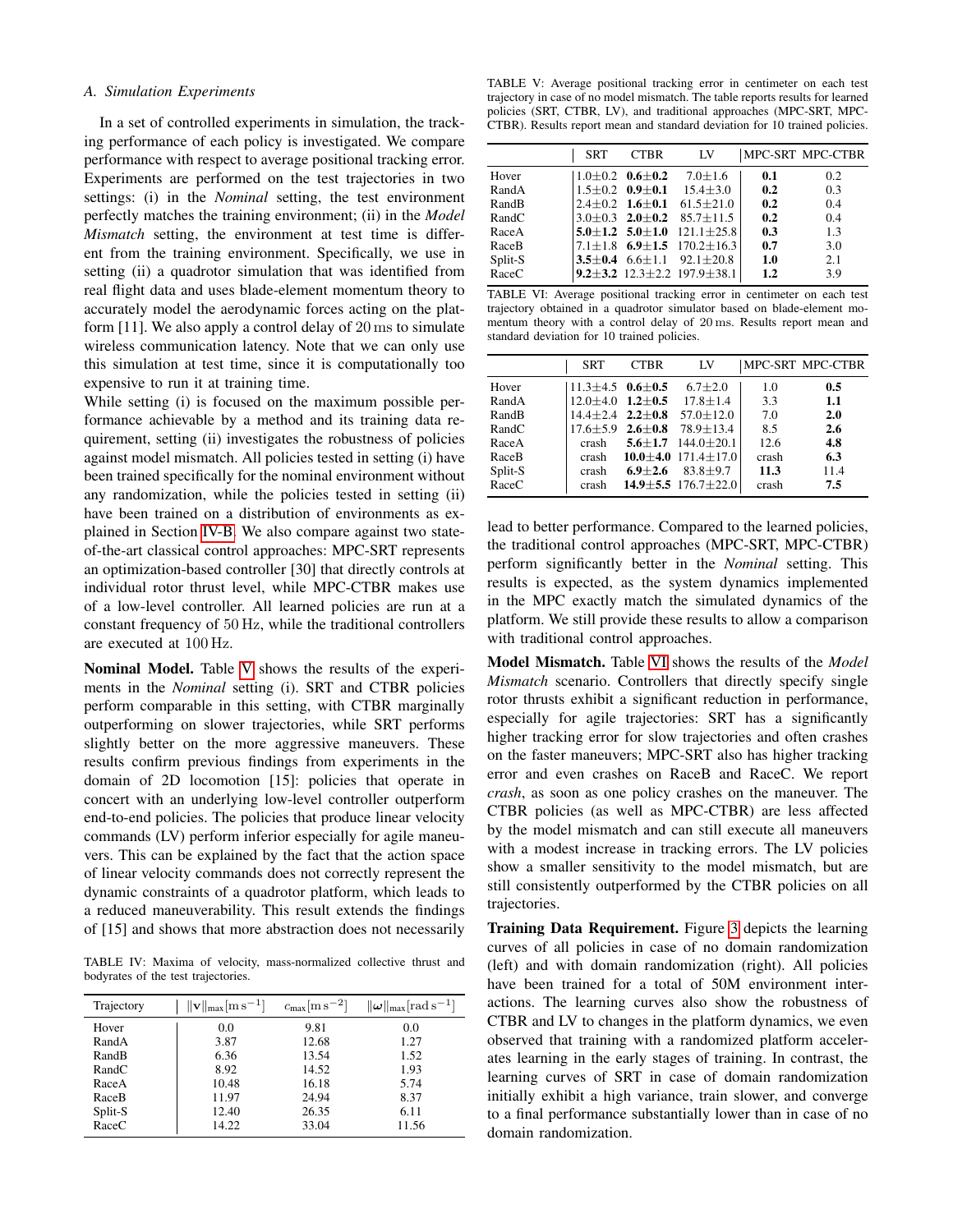<span id="page-5-0"></span>

Fig. 3: Learning curves of policies trained without (left) and with (right) domain randomization. All policies are trained for a total of 50M environment interactions. Learning curves show mean performance and standard deviation computed over all trained policies.

<span id="page-5-1"></span>

Fig. 4: Sensitivity to control delay on three trajectories of increasing agility. The results show that policies that operate on single rotor thrust (SRT) are less robust against control delay.

Influence of Delay. Our experiments show that the performance of the tested control policies varied significantly in case of unknown control delay. Figure [4](#page-5-1) shows that policies that operate at higher abstraction levels such as LV or CTBR are less sensitive to such delay. Furthermore, accurate identification of control delay is more important for agile trajectories; while hover is possible for CTBR without a noticeable decrease in performance for latencies up to 60 ms, the same latency leads to a crash on the racing trajectory.

# *B. Real World Experiments*

We assess the performance of different control policies when deployed on a real quadrotor platform. As in the simulation experiments, we execute a set of trajectories and compare tracking performance between the methods presented in Section [IV.](#page-2-1) We encourage the reader to watch the supplementary video to understand the dynamic nature of these experiments.

The results of the real world experiments are shown in

<span id="page-5-2"></span>TABLE VII: Positional tracking error in centimeter on a set of test trajectories executed in the real world. Results report mean and standard deviation for 5 trained policies.

|            | <b>CTBR</b>  | LV               | MPC-CTBR |
|------------|--------------|------------------|----------|
| Hover      | $4.4 + 1.4$  | $6.2 + 2.0$      | 3.0      |
| RandA      | $8.1 + 1.0$  | $60.0 + 16.8$    | 8.0      |
| RandB      | $8.6 + 0.8$  | $87.0 + 30.3$    | 8.0      |
| RandC      | $47.8 + 9.9$ | $134.8 \pm 19.6$ | 14.0     |
| Circle     | $31.8 + 4.4$ | $170.7 + 11.6$   | 25.0     |
| Lemniscate | $26.8 + 4.4$ | $189.5 + 13.7$   | 16.0     |
| Racing     | $53.0 + 9.2$ | $200.8 \pm 14.5$ | 20.0     |

Table [VII.](#page-5-2) Due to its significant sensitivity to control delays and a communication latency of 60 ms imposed by the real system, the SRT policies could not be deployed. The CTBR policies instead manage to fly unseen maneuvers on the real platform despite the control delay. The LV policies transfer to the real platform as well, but CTBR significantly outperforms on agile trajectories. Compared to the results in the BEM simulator, tracking errors are higher in the real world mainly due to unmodelled effects such as varying battery voltage, imperfect motor thrust mappings, and torque imbalances due to imperfect mass distribution. Throughout the tested trajectories, the CTBR policies reach accelerations of up to 3g and speeds beyond  $45 \text{ km h}^{-1}$ , which outperforms the previous state of the art in learning-based quadrotor control by a factor of 3 in terms of speed.

#### VI. CONCLUSION

We presented a comparison of learning-based controllers for agile quadrotor flight. We compared policies that specify individual rotor thrusts, collective thrust and bodyrates, and linear velocity commands. While all tested policy types were able to learn a universal flight controller, they differed strongly in terms of peak performance and robustness against dynamics mismatch. We identified that policies producing collective thrust and bodyrates exhibit strong resilience against dynamics mismatch and transfer well between domains while retaining high agility. This work can serve as guideline for future work on learning-based quadrotor control by identifying the control input modality that is best suited for agile flight.